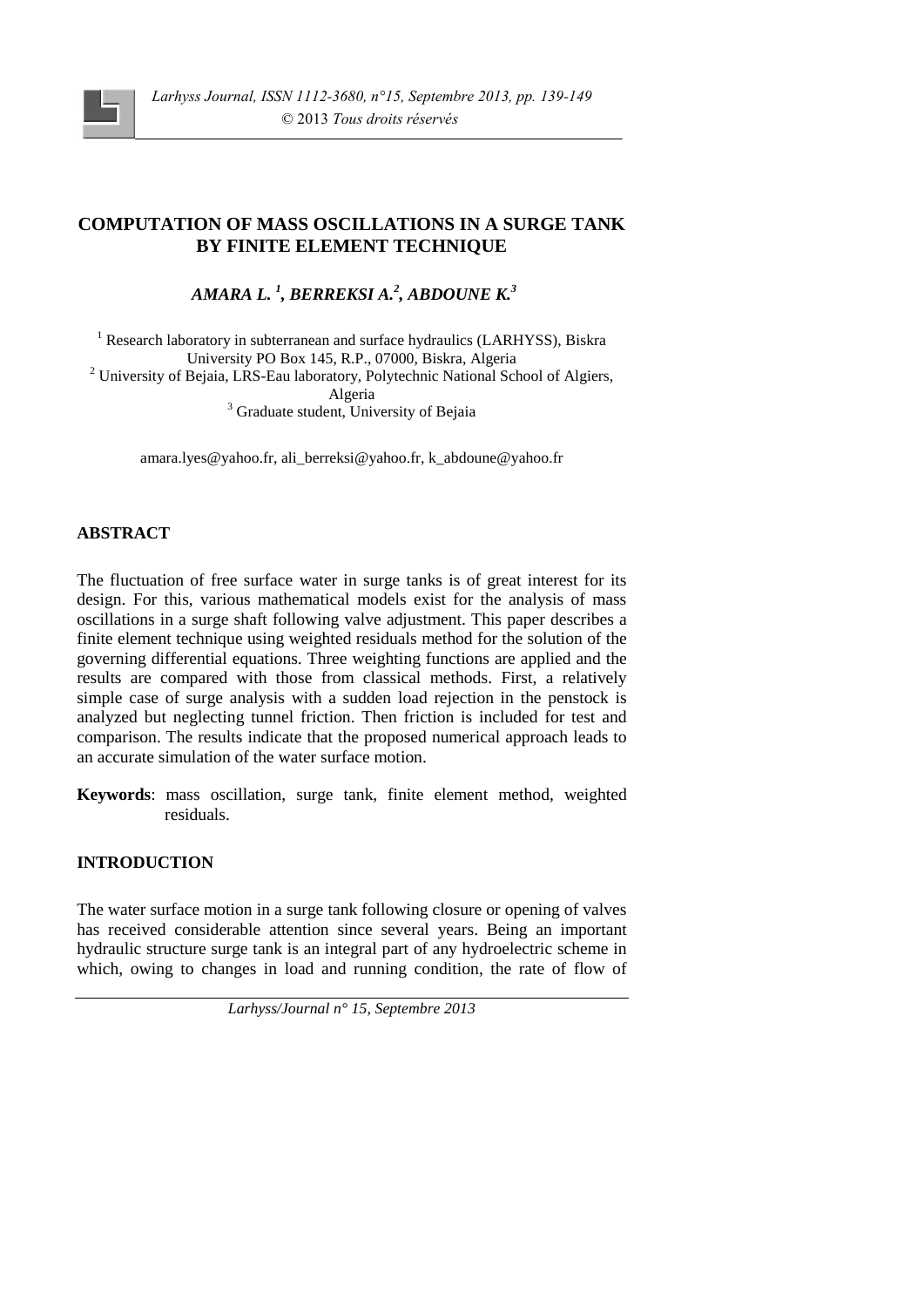water in the supply pipeline may be required to undergo rapid changes. The behaviour of the water surface in a surge tank is therefore complex and is influenced by several factors. A complete and satisfactory solution of the governing differential equations which predict the height of the surges at any given instant of time is restricted to a few simple problems of instantaneous shutdown (Eydoux, 1917; Jaeger, 1954). For this, depending on the complexity of the problem and assumptions made, a variety of methods are available for the approximate surge analysis. These methods may be classified as analytical, analogue, graphical or numerical. Generally analytical solutions are only available for a few special cases while graphical methods (as Schoklitsch approach) have become obsolete and rarely used (Escande, 1950). The numerical methods in particular have generally received wide acceptance with the advent of computers with large accessibility. Hens it becomes now possible to obtain quick and fairly accurate numerical solutions much more economically than with any other method.

The numerical approaches have almost exclusively used some form of finite difference approximation of the basic equations and several schemes based on an iterative solution have been reported (Jaeger, 1977). Latter work concentrating mainly on developing refinements of existing methods (France, 1977; 1980). One of the powerful numerical approach used in engineering science and which has been extensively developed in fluid mechanics during the three past decade is that of Finite Element Method (Cannor and Brebbia,1976; Zienkiewicz and Taylor, 2000; Hervouet, 2007). In hydraulic transient field the FEM was successfully applied to simulate water hammer problems based on elastic theory model (Szymkiewicz and Mitosek, 2004). With presence of surge tank in hydraulic system where rigid column theory can by applied, McKeogh and France (1983) and France (1984) were first to apply finite element technique with satisfactory results for case of instantaneous valve operations. He applies weighting residual process to the second order differential equation and leads to a three points recurrence formula which is not auto starting method. Noting also that this approach leads to relatively complicate algebraic equations and some difficulties to trait case of slow valve operations.

In this paper we present a simple technique based on finite element method in time domain for the computation of water level oscillation in a surge tank. For this, partial discretization approach is used to solve the decoupled form of the ordinary differential equations governing the mass oscillation problems. The FEM is tested for various weighting residual functions with Runge-Kutta method well known for his accuracy in these typical problems.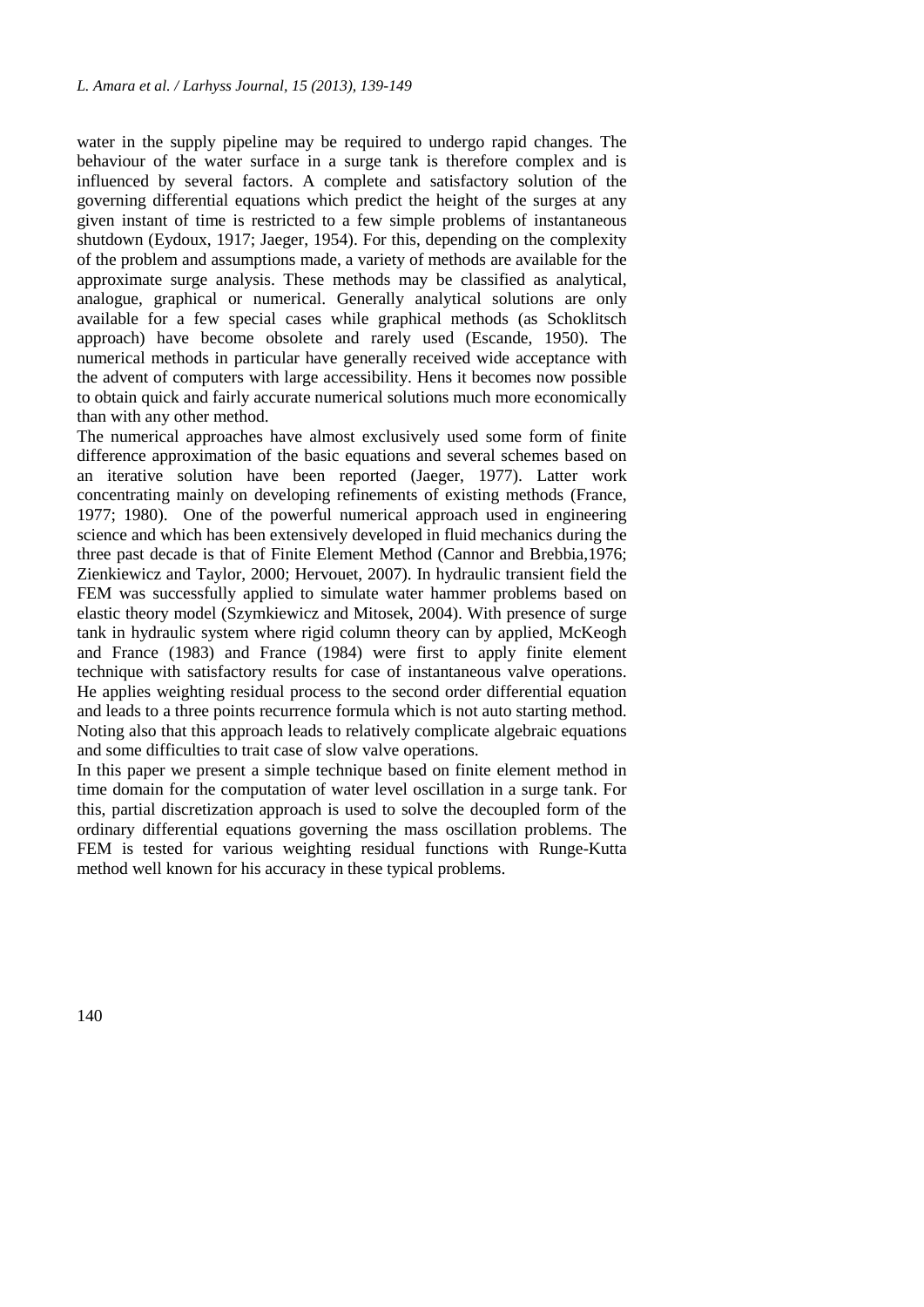### **BASIC EQUATIONS**

The governing equations describing the mass oscillations of the whole body of water in the pipeline and surge tank is based upon three fundamental equations (i) the dynamic equation (ii) the equation of continuity and (iii) an equation giving the velocity of the water surface. (Jaeger, 1954; Escande, 1971; Bergeron, 1970; Featherstone and Nalluri, 1995):

(i) Dynamic equation:

$$
\frac{L}{g}\frac{dw}{dt} + z \pm Rw^2 = 0\tag{1}
$$

(ii) Continuity equation:

$$
wS = vA + Q \tag{2}
$$

(iii) Water surface velocity:

$$
v = \frac{dz}{dt} \tag{3}
$$

Where *L* and *S* are respectively the length and the area of the supply tunnel, *w* the flow velocity in the tunnel, *A* the area of the surge tank, *z* the elevation of the water level in the surge tank relative to the reservoir water level, *Q* the discharge in the penstock to the turbines, *R* the friction factor (tunnel and throttle) and  $t$  the time. The  $(+)$  sign for the friction loss is taken when the flow is from the reservoir into the surge tank and the (-) sign is taken when the flow reverses.

Combining equations (1), (2) and (3) leads to:

$$
\frac{LA}{gS}\frac{d^2z}{dt^2} + \frac{L}{gS}\frac{dQ}{dt} + z \pm \frac{RA^2}{S^2} \left(\frac{dz}{dt}\right)^2 \pm \frac{2RA}{S}\frac{dz}{dt} \pm \frac{RQ^2}{S^2} = 0
$$
 (4)

Equation (4) is a nonlinear second order differential equation. Direct integration of equations (1) and (2) is only possible in a few special cases (Jaeger, 1977). If the friction losses in the tunnel are included, the only case where a direct solution of equation (4) is possible is that of total closure or sudden complete rejection of turbine load (Escande, 1971). For real practical problems involving various flow annulations time function  $Q = Q(t)$  and multiple surge tank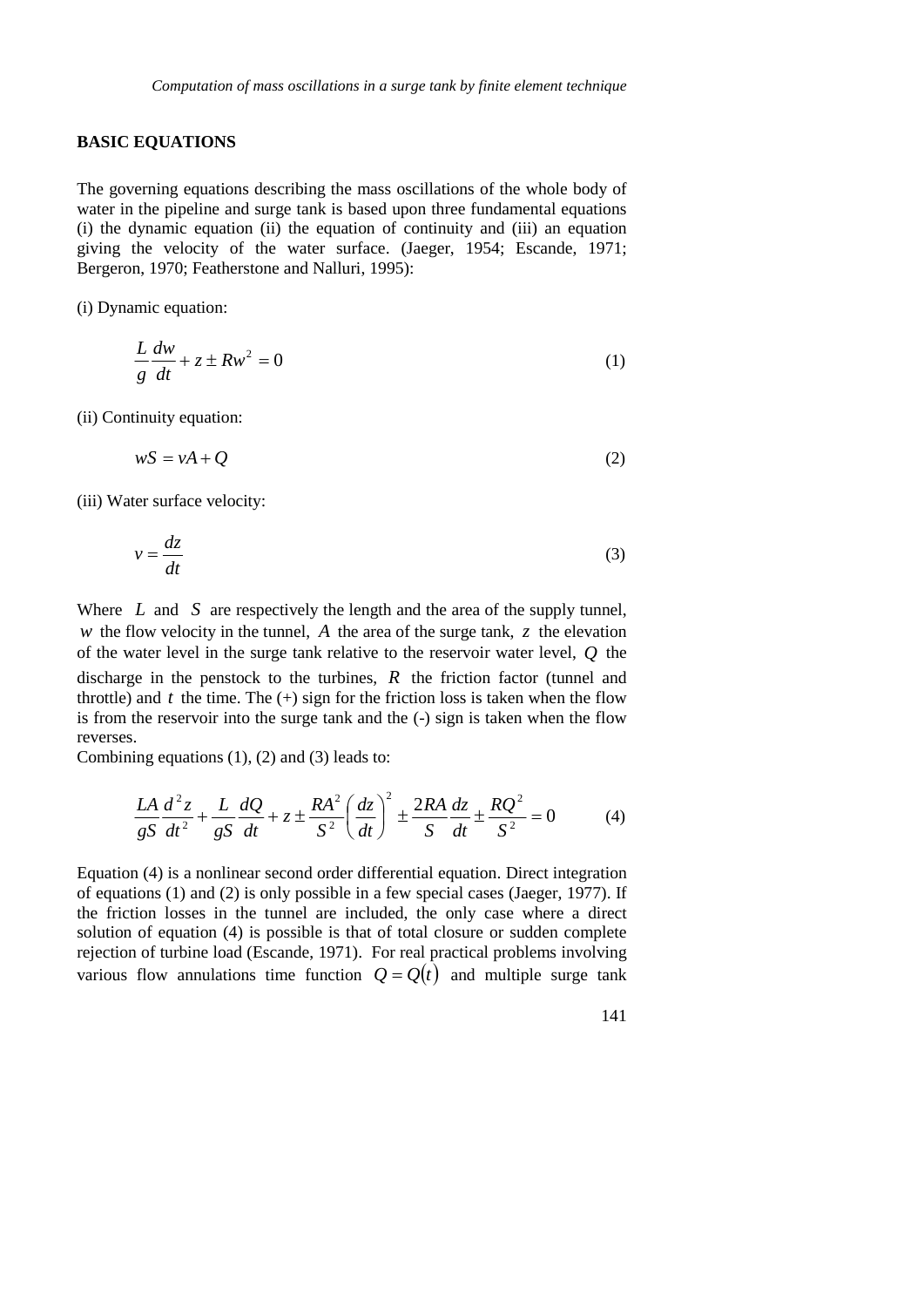forms, the resolution of the mass oscillations mathematical model is only possible using numerical methods.

#### **FINITE ELEMENT TECHNIQUE**

Numerical approach using a finite element method in time was successfully used for resolution of unsteady problems. In this technique, called partial discretization (Zienkiewicz and Taylor, 2000), we use time approximation scheme to convert ordinary differential equations to algebraic equations. This is achieved by discretising time domain and applying the weighting residual process within each time increment leading to a recurrence formula (France, 1984). To solve the mass oscillations problem we will consider the decoupled equations (1), (2) and (3) which can be written in general form:

$$
C\dot{a} + Ka + f = 0 \tag{5}
$$

Were *C* and *K* are constant or variable dependent parameters and  $\dot{a} = da/dt$ . Discretising equation (5) into finite element of time of length  $\Delta t$ , the variable *a* approximated in terms of its nodal values is in the form (*Reddy, 1993*)

$$
a(t) \approx \hat{a} = \sum_{i=1}^{n} a_i N_i
$$
 (6)

In which  $a_i$  are the unknown values at the nodes and  $N_i$  the shape (interpolation) function def<sub>ined</sub> continuously with $_{\text{in}}$  each element (Figure 1).



**Figure 1:** Shape function for two points recurrence formula

The objective is to obtain an approximation for  $a_{n+1}$  given the value of  $a_n$  and the forcing vector  $f$  acting in the interval of time  $\Delta t$ . The shape functions and their first time derivatives can be written in terms of local variables as: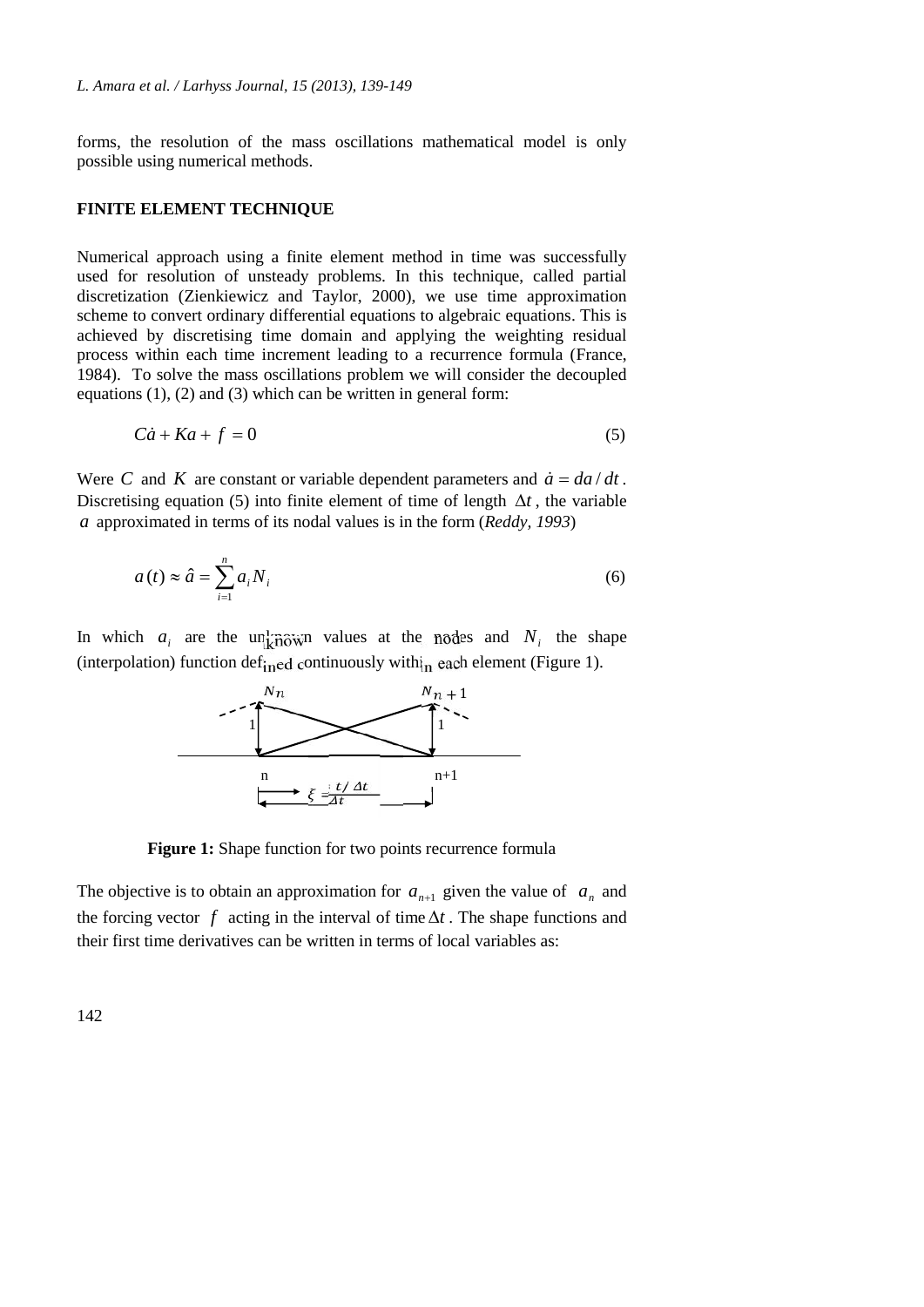*Computation of mass oscillations in a surge tank by finite element technique*

$$
0 \le \langle \le 1 \rangle \langle \cdot \rangle = t/\Delta t
$$
  
\n
$$
N_n = 1 - \langle \cdot \rangle \langle \cdot \rangle = -t/\Delta t
$$
  
\n
$$
N_{n+1} = \langle \cdot \rangle \langle \cdot \rangle = t/\Delta t
$$
\n(7)

Substituting equation (6) into (5) and applying a typical weighted residual equation for an element of length  $\Delta t$  (Cannor and Brebbia, 1976; Zienkiewicz and Taylor, 2000) yields :

$$
\int_{0}^{1} \mathbb{E} \left[ C \left( a_{n} \dot{N}_{n} + a_{n+1} \dot{N}_{n+1} \right) + K \left( a_{n} N_{n} + a_{n+1} N_{n+1} \right) + f \right] d\kappa = 0 \tag{8}
$$

In which  $E$  is any weighting function. As the problem is an initial value one,  $a_n$  is assumed known (or can be determined from steady state conditions), then equation (8) will serve to determine  $a_{n+1}$  approximately. Substituting the interpolation function and his corresponding derivative into equation (8) gives the required recurrent formula (Zienkiewicz and Taylor, 2000):

$$
\left(K\int_{0}^{1} \mathbb{E} \cdot d\varsigma + C\int_{0}^{1} \mathbb{E} \cdot d\varsigma / \Delta t\right) a_{n+1} + \left(K\int_{0}^{1} \mathbb{E} \left(1 - \varsigma\right) d\varsigma - C\int_{0}^{1} \mathbb{E} \cdot d\varsigma / \Delta t\right) a_{n} + \int_{0}^{1} \mathbb{E} \cdot f d\varsigma = 0
$$
\n(9)

Introducing , as a weighting parameter and  $\overline{f}$  as average value of  $f$  given by:

$$
u_{\nu} = \int_{0}^{1} \mathbb{E} \cdot d\langle \int_{0}^{1} d\langle d\langle \mathbb{I} \rangle \rangle \tag{10}
$$

$$
\bar{f} = \int_{0}^{1} \mathbb{E} f \, d\zeta / \mathbb{E} d\zeta
$$
 (11)

We can write immediately:

$$
(C/\Delta t + K_n) a_{n+1} + (-C/\Delta t + K(1 - n)) a_n + \bar{f} = 0 \tag{12}
$$

143 Hence  $a_{n+1}$  can be solved providing the variation of water level with time. To solve for  $a_{n+1}$  one initial conditions  $a_n$  have to be specified which is the initial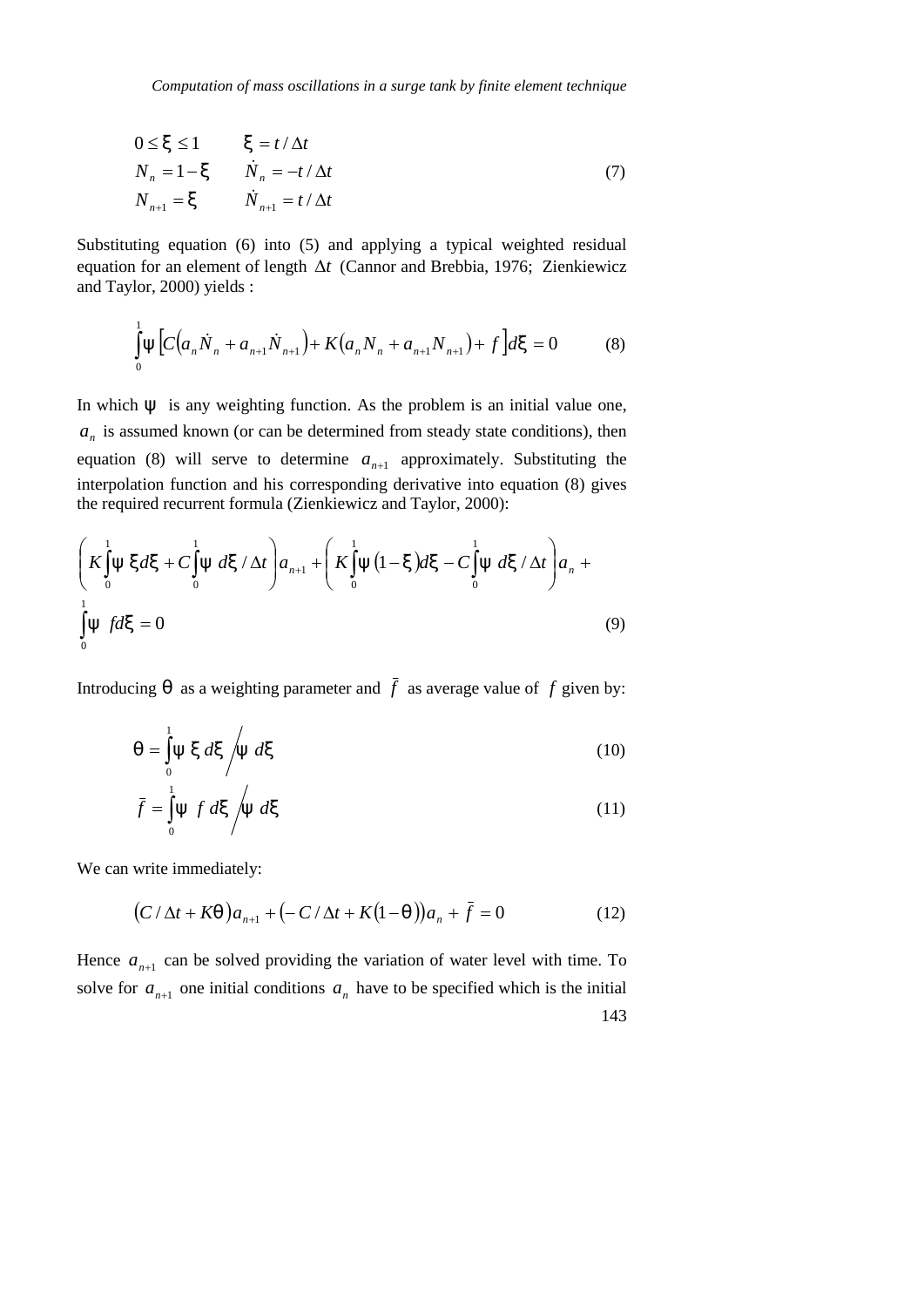water level in the surge tank at  $t = 0$  and will therefore be equal to the friction head lost under steady state conditions. Many weighting functions can be inserted into expressions (10) to yield  $\mu$  which is then substituted into the basic recurrence formula (12). Three weighting functions are considered, namely Galerkin method  $\mathbb{E} = N$  ( $\mathbb{I} = 2/3$ ), point collocation using the Dirac function  $E = u_i$ ,  $\binom{n}{i} = 1$  and  $\binom{n}{i} = 0$  and Subdomain collocation  $E = 1$  ( $\binom{n}{i} = 1/2$ ). Note that equation (1) is nonlinear hens the numerical approach using equation (5) is solved iteratively at each time step.

### **APPLICATION**

The purpose of this section is to compare and evaluate the accuracy of the numerical model presented herein in solving the mass oscillation equations. The data of the hydraulic installation tested is taken from literature (Escande, 1950) which are as follow (table 1):

| Area of the surge tank   | $300 \text{ m}^2$         |
|--------------------------|---------------------------|
| Tunnel cross section     | $10 \text{ m}^2$          |
| Length of the tunnel     | $4000 \text{ m}$          |
| Initial steady flow      | $20 \text{ m}^3/\text{s}$ |
| Steady state head losses | $\pm 4.105 \text{ m}$     |

**Table 1:** Summary of the installation data

The numerical tests are carried out for a frictionless case and the case considering the friction losses in the tunnel pipe for an instantaneous load rejection i.e. a sudden valve closure.

#### **Test I: Frictionless case**

This test aims to compare the numerical results with the analytical solution. Neglecting head losses in the system the water level oscillations in the surge tank are sinusoidal. Results for this case when a time step  $\Delta t = 2$  *s* is chosen are recapitulated in table 2.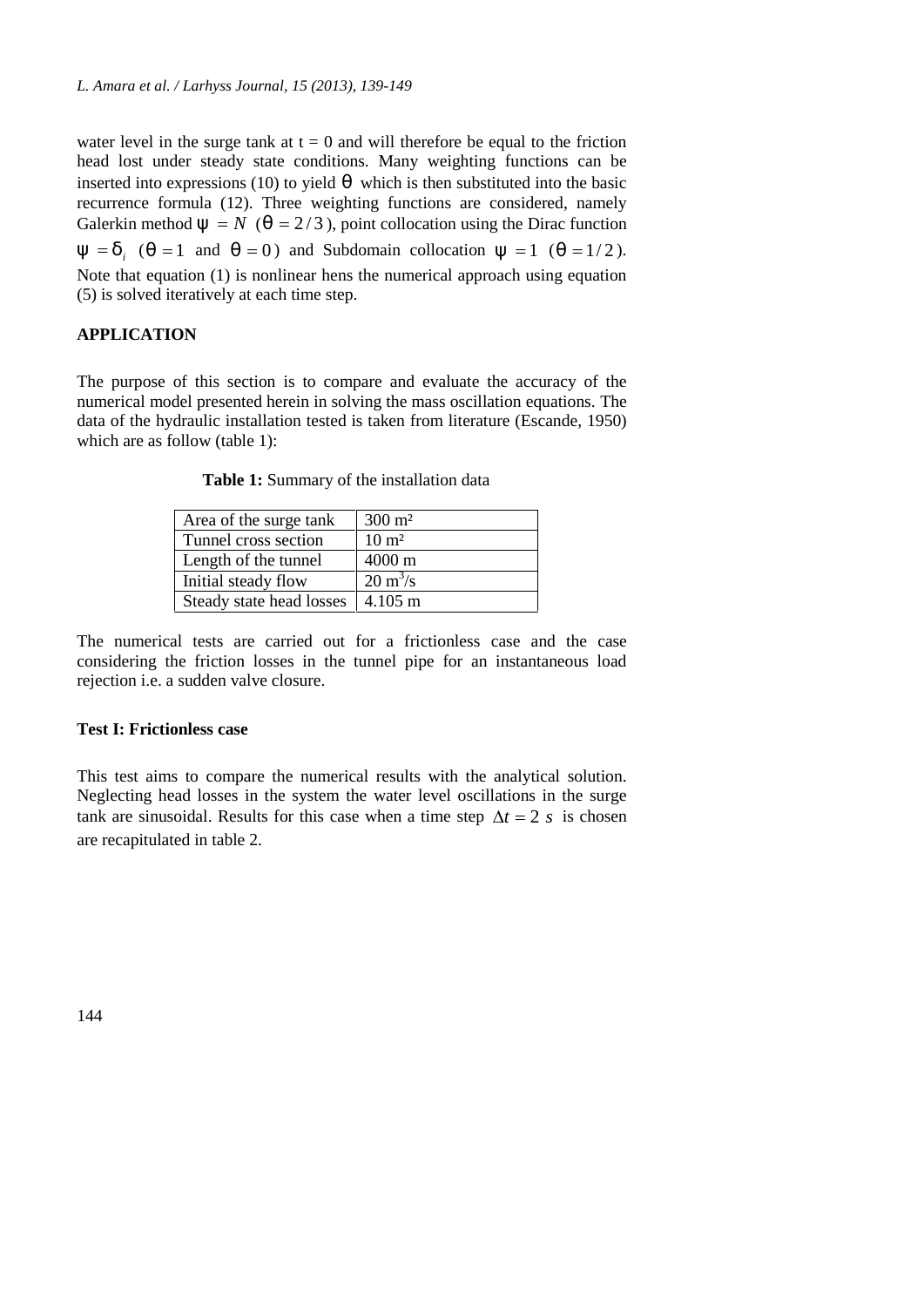*Computation of mass oscillations in a surge tank by finite element technique*

| <b>Method</b>                            | Amplitude (m) | Relative error $(\% )$ |
|------------------------------------------|---------------|------------------------|
| Analytical                               | 7.37335018    |                        |
| Point collocation ( $_{\nu} = 0$ )       | 7.47894532    | 1.432                  |
| Point collocation ( $_{\mu}$ = 1)        | 7.26950644    | 1.408                  |
| Subdomain collocation ( $_{\nu} = 1/2$ ) | 7.37332905    | $2.87 \cdot 10^{-4}$   |
| Galerkin ( $_{\eta}$ = 2/3)              | 7.33845457    | 0.47                   |
| Runge-Kutta 4                            | 7.37332829    | $2.9 \cdot 10^{-4}$    |
| Escande                                  | 7.385919      | 0.171                  |

**Table 2:** Comparison of results (test I)

It is thus noted that the precision of the solution obtained by the finite element method is related to the type of weighting function. The best solution is obtained by the subdomain collocation method where a relative error of 2.87x  $10<sup>-4</sup>$  is noted. It was shown by Zienkiewicz and Taylor (2000) the minimum of truncation error is obtained for  $\ell_{\ell} = 1/2$ . This fact explains why this numerical approach (Crank-Nicolson scheme) possesses higher accuracy. For this case the Runge-Kutta method gives a similar numerical solution but for a higher computational effort.



**Figure 2:** State space of results (test I)

Reporting results of the temporal history of the water surface fluctuation on a state space  $(w, z)$  one can see that the curve takes a closed ovoid form (Figure 2). The curve thus illustrates balance between the kinetic and potential energy at every moment without dissipation.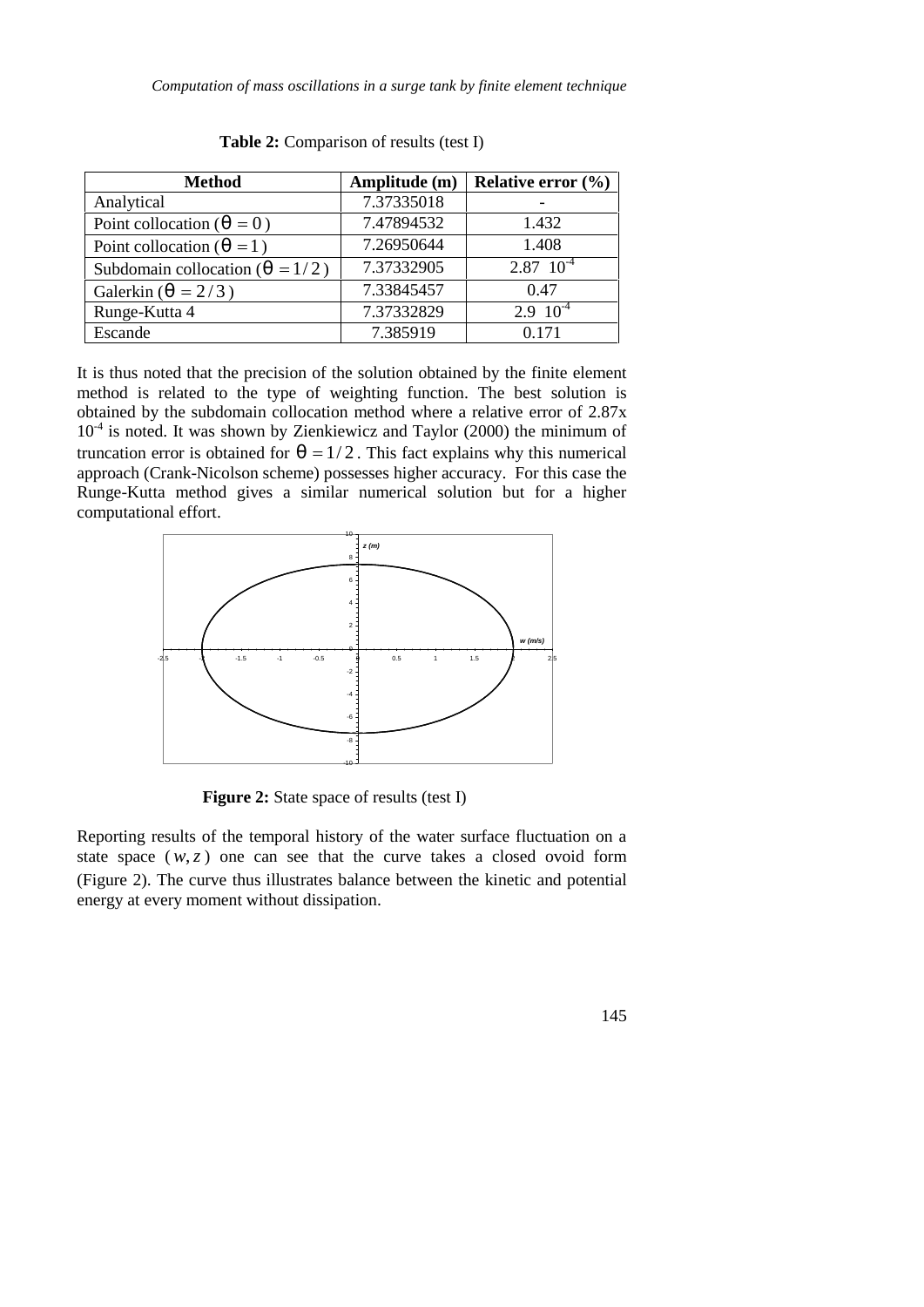#### **Test II: Frictional case**

The introduction of the dissipative term into the computation makes the dynamic equation (1) nonlinear. Thus the use of the general equation model (5) imposes a linearization of equation (1). This is carried out while posing  $K = R|w|$  in the numerical model and an iterative process is necessary at each

time step to ensure convergence of the numerical computation.

The results of water level variation with respect to time in the surge tank are then reported on figure (3) and comparison between various numerical schemes is reported on table 3 for the first upsurge.



**Figure 3:** Temporal history of water level in the surge tank (test II)

We can note then for different weighting functions in finite element model the numerical results are very close. A comparison with the analytical solution available in this case for the maximum surge (Jaeger, 1977) shows that relative errors are so small and the numerical solution computed meaning finite element techniques is accurate. However it can be seen from table 3 that discrepancies noted for the numerical schemes are reduced in Galerkin's and subdomain's method. Because of the purely explicit character of the point collocation approach  $\binom{1}{k} = 0$ , which correspond to the Euler method, the numerical scheme gives the least accuracy and presents a high sensitivity to the time step choice.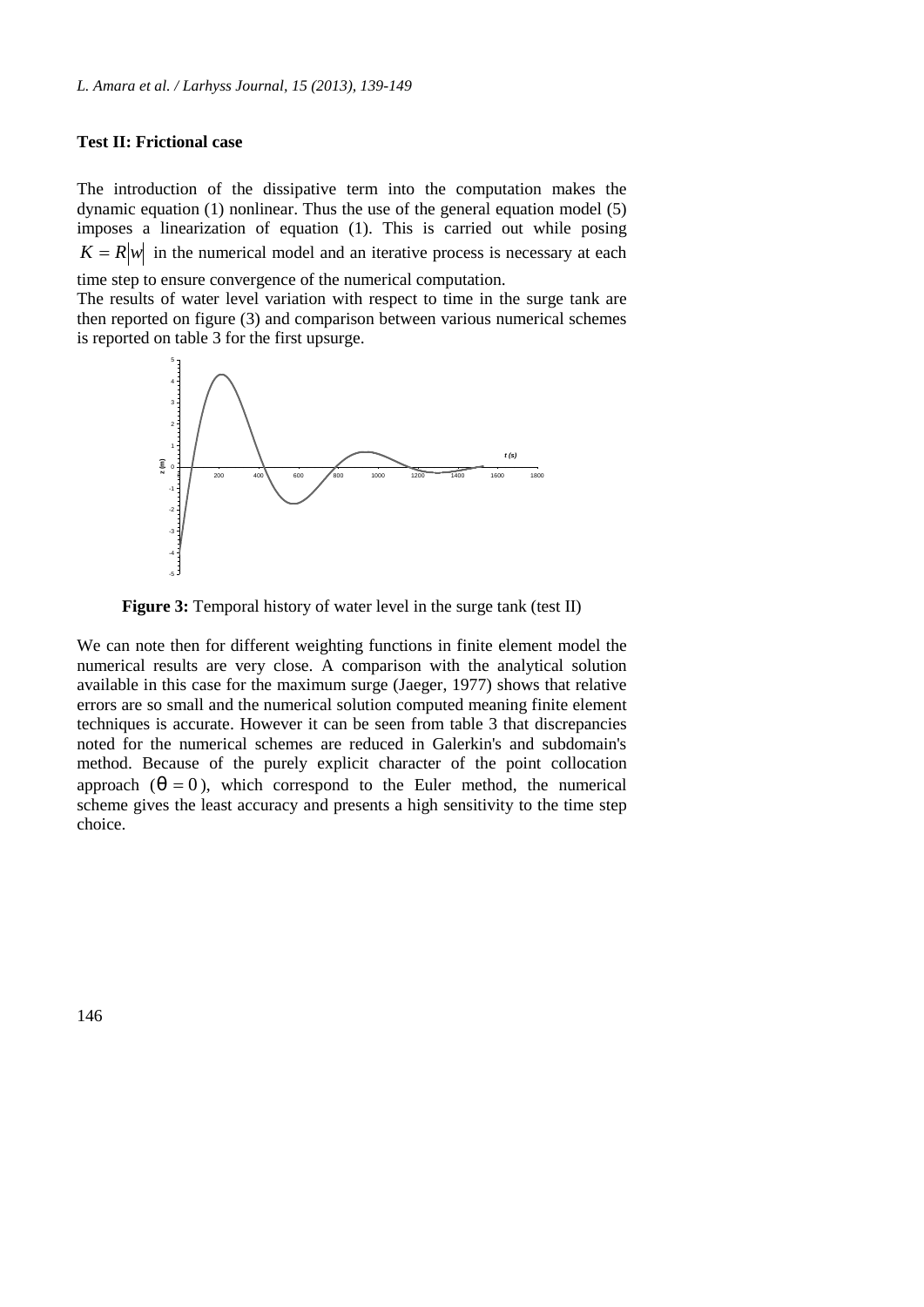*Computation of mass oscillations in a surge tank by finite element technique*

| <b>Method</b>                            | Upsurge $(m)$ | <b>Relative error (%</b> |
|------------------------------------------|---------------|--------------------------|
| Analytical                               | 4.92812573    | $\overline{\phantom{0}}$ |
| Point collocation ( $_{\eta} = 0$ )      | 5.02057558    | 1.88                     |
| Point collocation ( $_{\eta}$ = 1)       | 4.86189238    | 1.34                     |
| Subdomain collocation ( $_{\eta}$ = 1/2) | 4.94046605    | 0.25                     |
| Galerkin ( $_{\eta}$ = 2/3)              | 4.91410536    | 0.28                     |
| Runge-Kutta                              | 4.92975339    | 0.03                     |

**Table 3:** Comparison of numerical solutions (test II)

Comparatively to the Runge-Kutta method the finite element technique (with first order recurrence formula) leads to a little less precision due to the fact that the first one uses a fractional step approach and the second one is to a single step. This can be achieved using a high order shape function leading to a multi step method. The computed solution is reported on a state plan (figure 4).



**Figure 4:** State space of results (test II)

Due to the physical dissipation for this case the solution curve presents a spiral form converging towards the center which corresponds to the static regime.

## **CONCLUSIONS**

The complete analysis of hydraulic transients protection in pressurized flow is usually carried out using numerical solution of the classical water hammer partial differential equations. However, in certain cases when a surge tank is used in the hydraulic system the elastic effects can be dropped and the phenomenon is called mass oscillations. Due the assumption that the tunnel and the liquid are rigid the mathematical model describing the phenomenon are a set of nonlinear ordinary differential equations. Thus a closed-form solution is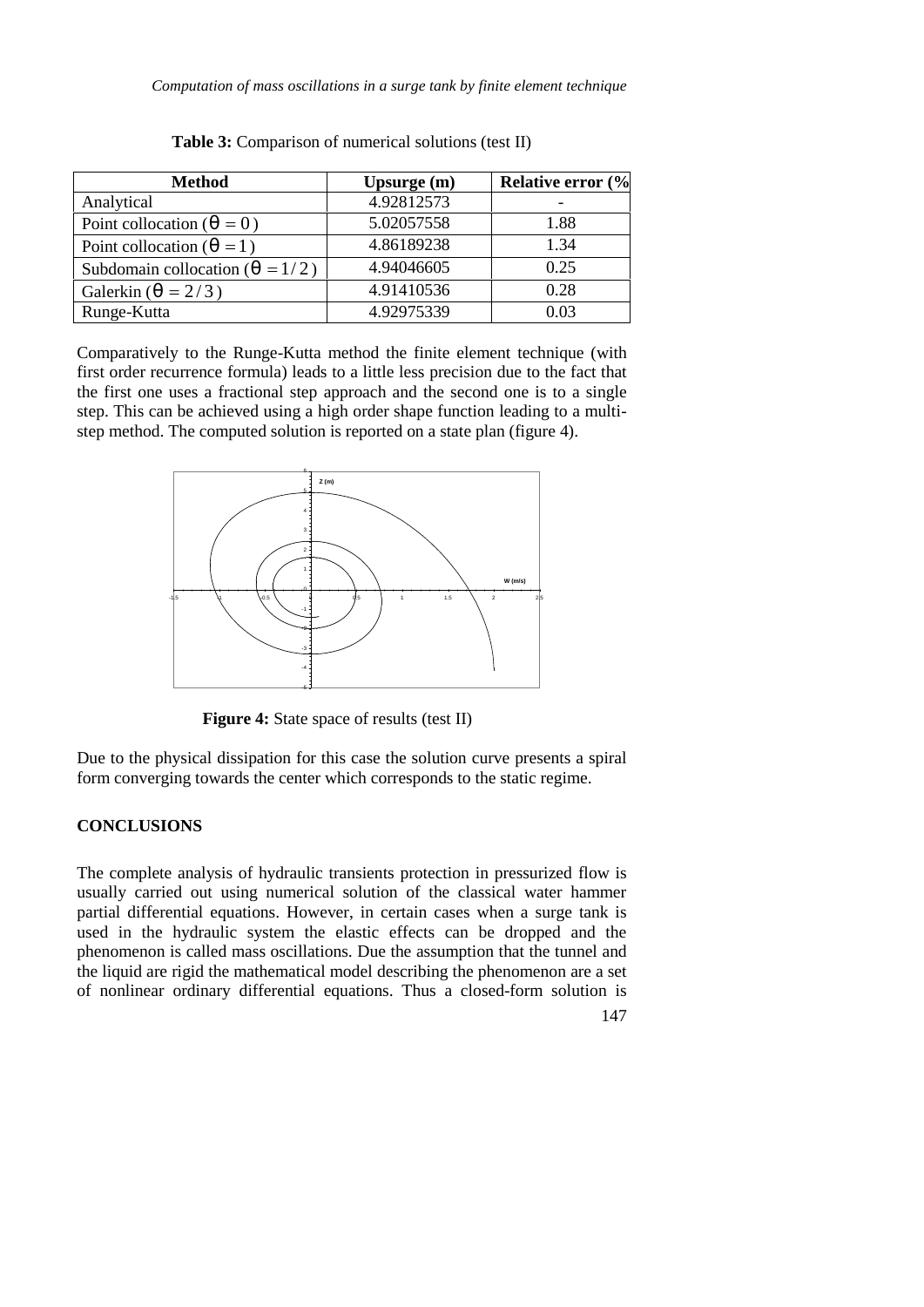available only for few practical cases and a numerical integration is required.

The finite element method using a weighted residual process has been presented for the analysis of mass oscillations in surge tanks. Various weighting functions, point collocation, subdomain collocation and Galerkin's method was tested and compared to other numerical and analytical solution. For linear shape function the technique of finite element leads to two points recurrence formula. Depending on the weighting parameter  $<sub>n</sub>$ , the numerical scheme can be explicit</sub> or implicit. For the case of frictionless flow it has been shown that finite element technique gives accurate results and is in well agreement with the Runge-Kutta method and the exact sinusoidal solution. In this case the subdomain collocation method leads to the best results. For the case of frictional flow a very small differences between weighting functions was noted in the evaluation of the maximum upsurge. However, for the two cases simulated the point collocation method presents the least accuracy compared to the others weighting functions.

The numerical approach presented herein is simple and accurate for the resolution of the nonlinear mass oscillation equations. A high precision computation can be achieved using a highest order shape function but requires more computation efforts.

#### **REFERENCES**

- BERGERON, P. (1970). "Hydraulique Appliquée". Société française des électriciens, Ecole supérieure d'Electricité, Paris.
- CANNOR, J. J., BREBBIA, C. A. (1976). "Finite Element Technique for Fluid Flow". Butterworth & Co Ltd.
- ESCANDE, L. (1950). "Méthodes nouvelles pour le calcul des chambres d'équilibre". Dunod, Paris.
- ESCANDE, L. (1971). "Hydraulique Générale". Tome 2. Institut National Polytechnique de Toulouse, Ecole Nationale Supérieure d'Electrotechnique d'Electronique, d'Informatique et d'Hydraulique.
- EYDOUX, D. (1917). "Contribution à la technique de la houille blanche, Les mouvements de l'eau et les coups de bélier dans les cheminées d'équilibre". Annales de la Faculté des Sciences de Toulouse, 3<sup>e</sup> série, Tome 9, 147-285.
- FEATHERSTONE, R. E. and NALLURI, C. (1995). "Civil Engineering Hydraulics". Blackwell science Ltd.
- FRANCE, P.W. (1977). "A Comparison Between Experimental and Numerical Investigations of the Motion of the Water Surface in a Model Surge Tank". Advances in water resources, Vol. 1, N°1, 49-51.
- FRANCE, P.W. (1980). "Surge tank water level variations following rapid valve opening ". Advances in water resources, Vol. 3, 41-43.
- FRANCE, P.W. (1984) : "Mathematical models for surge analysis". Engineering Analysis, Vol. 1, N°2, 107-109.